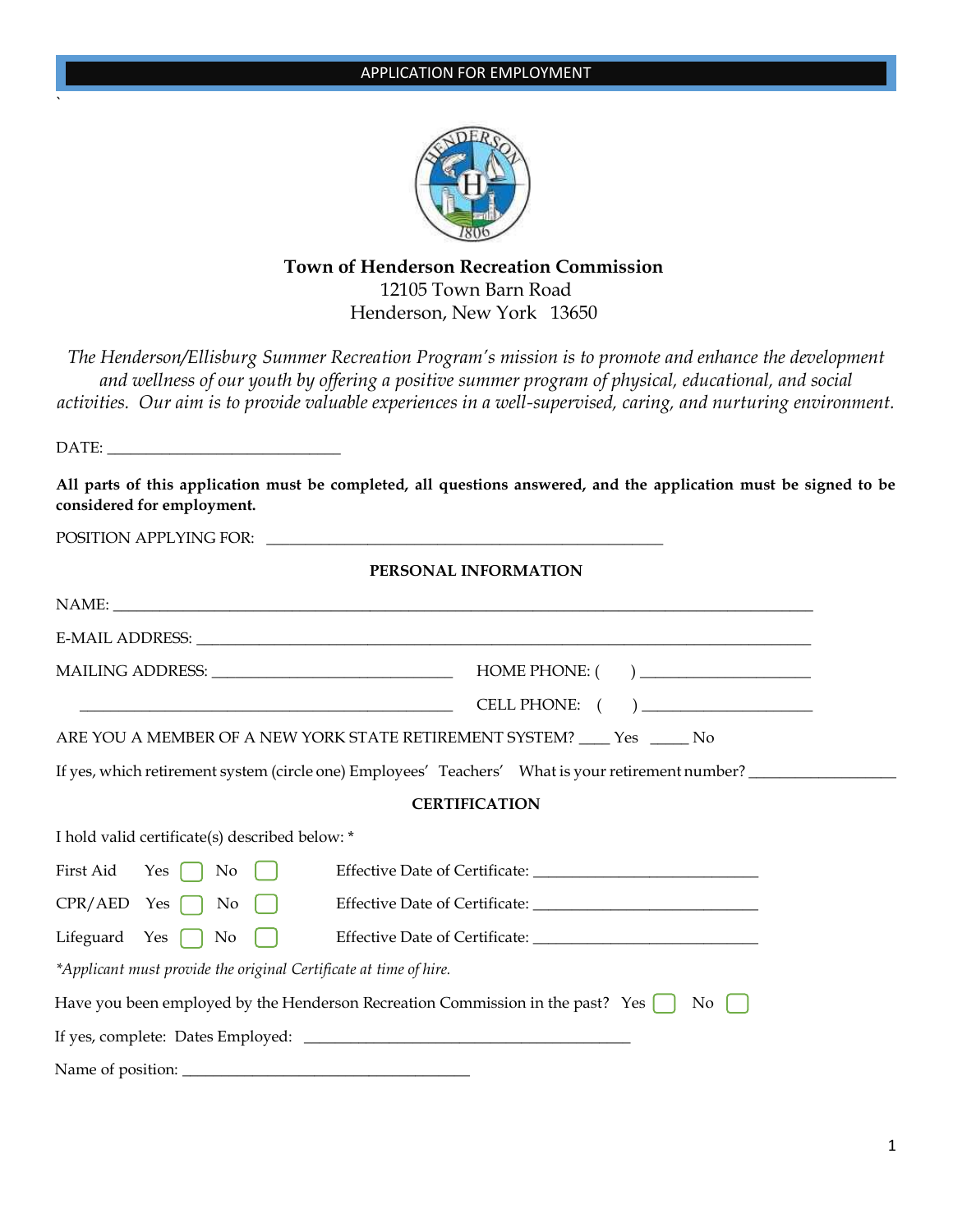## APPLICATION FOR EMPLOYMENT

#### **WORK EXPERIENCE**

| Begin with the most recent. |                                                       |
|-----------------------------|-------------------------------------------------------|
|                             | Phone: $\begin{pmatrix} 1 & 1 \\ 1 & 1 \end{pmatrix}$ |
|                             |                                                       |
|                             |                                                       |
|                             |                                                       |
|                             |                                                       |
|                             |                                                       |
|                             | Phone: $\begin{pmatrix} 1 & 1 \\ 1 & 1 \end{pmatrix}$ |
|                             |                                                       |
|                             |                                                       |

## **OTHER REFERENCES FAMILIAR WITH YOU**

Please list at least (3) references which are not a present or former employer.

| Name | How do you know this person? | Address | Phone Number |
|------|------------------------------|---------|--------------|
|      |                              |         |              |
|      |                              |         |              |
|      |                              |         |              |
|      |                              |         |              |
|      |                              |         |              |
|      |                              |         |              |

#### **ADDITIONAL INFORMATION**

| HAVE YOU EVER BEEN CONVICTED OF A VIOLATION OF LAW? (If you answer yes to this question, you will not |
|-------------------------------------------------------------------------------------------------------|
| necessarily be disqualified as an applicant for employment) Yes $\bigcap$ No $\bigcap$                |
|                                                                                                       |
|                                                                                                       |

HAVE YOU EVER BEEN DISMISSED FROM A POSITION, OR RESIGNED TO AVOID DISMISSAL? (If you answer yes to this question, you will not necessarily be disqualified as an applicant for employment) Yes No

If yes, please explain: \_\_\_\_\_\_\_\_\_\_\_\_\_\_\_\_\_\_\_\_\_\_\_\_\_\_\_\_\_\_\_\_\_\_\_\_\_\_\_\_\_\_\_\_\_\_\_\_\_\_\_\_\_\_\_\_\_\_\_\_\_\_\_\_\_\_\_\_\_\_\_\_\_\_\_\_\_\_\_\_\_\_

`